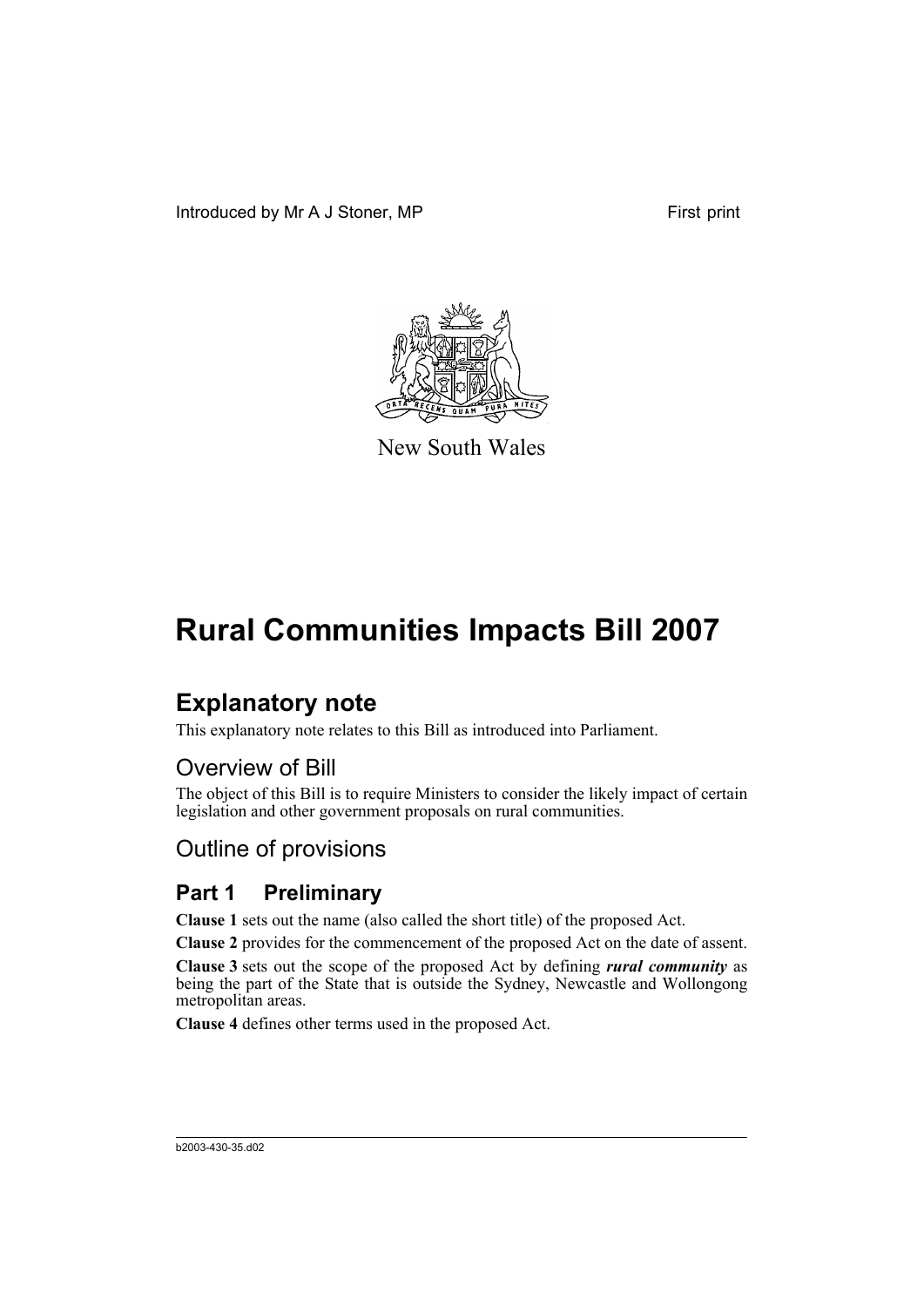Explanatory note

## **Part 2 Requirements of rural communities impact statements**

**Clause 5** provides that a rural communities impact statement is not valid for the purposes of the proposed Act unless it is written by the Rural Communities Impact Assessment Unit in the Department of Premier and Cabinet.

**Clause 6** specifies some of the matters that must be covered by a rural communities impact statement.

**Clause 7** makes it clear that additional matters may be included in a rural communities impact statement.

**Clause 8** provides that a rural communities impact statement may (if appropriate) merely state that the relevant Bill, statutory rule, environmental planning instrument or decision has "no likely impact" on the rural community.

# **Part 3 Assessment of likely impact of proposed Acts on rural communities**

**Clause 9** provides that a Minister or Government Member who intends to introduce a Bill into Parliament must ensure, before the Bill is considered by the Cabinet, that a rural communities impact statement has been prepared which provides information about the likely impact of the proposed Act on the rural community and that the Minister or Member has given consideration to that likely impact.

**Clause 10** requires the tabling in Parliament of a rural communities impact statement in relation to a Bill before the debate on the Bill.

## **Part 4 Assessment of likely impact of proposed statutory rules on rural communities**

**Clause 11** specifies that the proposed Part imposes obligations on the Minister administering the Act under which a statutory rule is or is proposed to be made.

**Clause 12** requires a Minister who intends to submit a proposed statutory rule to the Governor to ensure, before the proposed statutory rule is submitted, that a rural communities impact statement has been prepared in relation to the proposed statutory rule and that the Minister has given consideration to it.

**Clause 13** requires a copy of the rural communities impact statement for a statutory rule to be included with any regulatory impact statement required in relation to the statutory rule.

**Clause 14** requires the tabling in Parliament of a rural communities impact statement.

**Clause 15** requires notice to be given to the public as to where a rural communities impact statement can be accessed.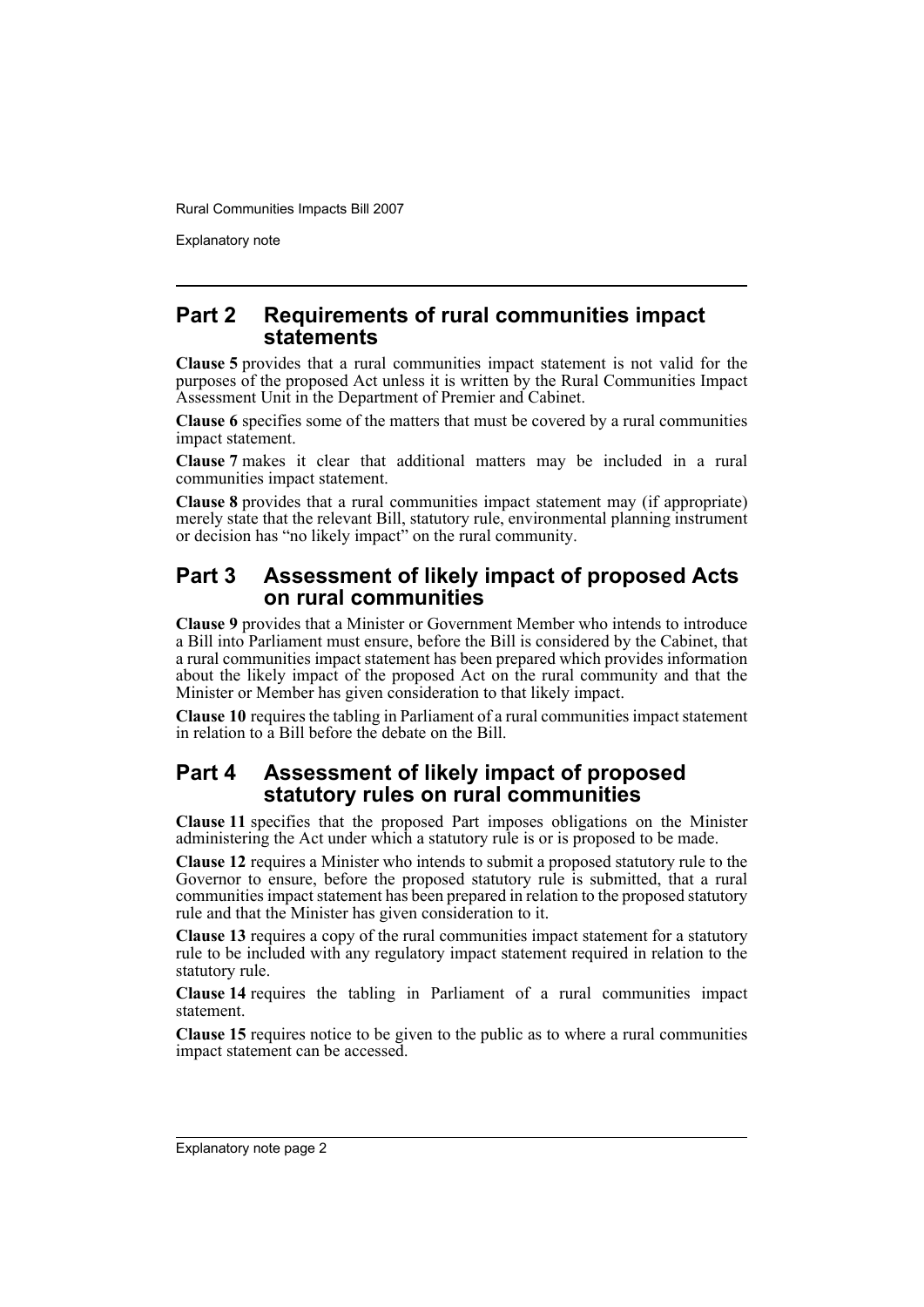Explanatory note

## **Part 5 Assessment of likely impact of proposed environmental planning instruments on rural communities**

**Clause 16** requires a Minister who intends to recommend the making of a State environmental planning policy to the Governor to ensure, before the proposed policy is recommended, that a rural communities impact statement has been prepared in relation to the policy and has been publicly exhibited and that the Minister has given consideration to it.

**Clause 17** requires a Minister who intends to make a regional environmental plan to ensure, before the proposed plan is made, that a rural communities impact statement has been prepared in relation to the plan and has been publicly exhibited and that the Minister has given consideration to it.

**Clause 18** requires a Minister who intends to make a local environmental plan to ensure, before the proposed plan is made, that a rural communities impact statement has been prepared in relation to the plan and has been publicly exhibited and that the Minister has given consideration to it.

# **Part 6 Assessment of likely impact of proposed Cabinet decisions on rural communities**

**Clause 19** requires rural communities impact statements to be prepared in relation to certain decisions before the Cabinet and to be distributed to Cabinet Ministers and considered by them before any decision is made.

**Clause 20** makes it clear that the proposed obligations extend to the Cabinet's consideration of Bills, proposed statutory rules and proposed environmental planning instruments.

# **Part 7 Rural Communities Impact Assessment Unit**

**Clause 21** establishes the Rural Communities Impact Assessment Unit in the Department of Premier and Cabinet.

**Clause 22** imposes a requirement that there be in each Department at least one person whose duties involve, or include, liaising with the Unit.

**Clause 23** requires the Unit to maintain a website on which rural communities impact statements are to be posted.

# **Part 8 Miscellaneous**

**Clause 24** provides for the Premier to certify that the requirements of the proposed Act do not have to be complied with, for instance, in an emergency.

**Clause 25** requires the Speaker of the Legislative Assembly and the President of the Legislative Council to report on non-compliance with tabling requirements under the proposed Act.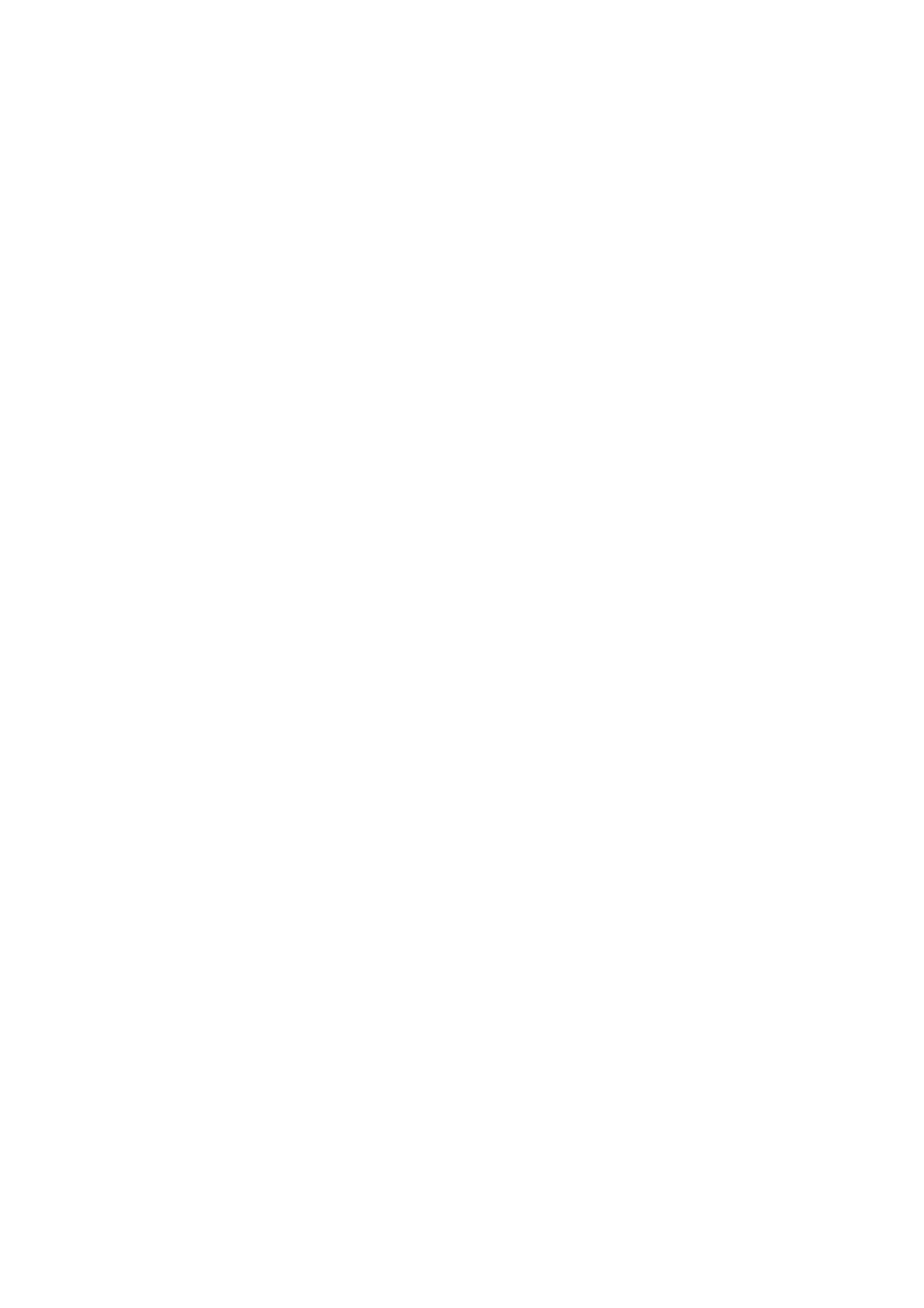Introduced by Mr A J Stoner, MP First print



New South Wales

# **Rural Communities Impacts Bill 2007**

# **Contents**

|        |                                                                                                         | Page |
|--------|---------------------------------------------------------------------------------------------------------|------|
| Part 1 | <b>Preliminary</b>                                                                                      |      |
|        | Name of Act                                                                                             | 2    |
|        | 2<br>Commencement                                                                                       | 2    |
|        | 3<br>Meaning of "rural community"                                                                       | 2    |
|        | Other definitions<br>4                                                                                  | 2    |
| Part 2 | Requirements of rural communities impact<br>statements                                                  |      |
|        | 5<br>Rural communities impact statements must be written by<br>Rural Communities Impact Assessment Unit | 4    |
|        | Matters that must be covered by a rural communities<br>6<br>impact statement                            | 4    |
|        | Other matters may be included<br>7                                                                      | 5    |
|        | A finding of "no likely impact" is acceptable<br>8                                                      | 5    |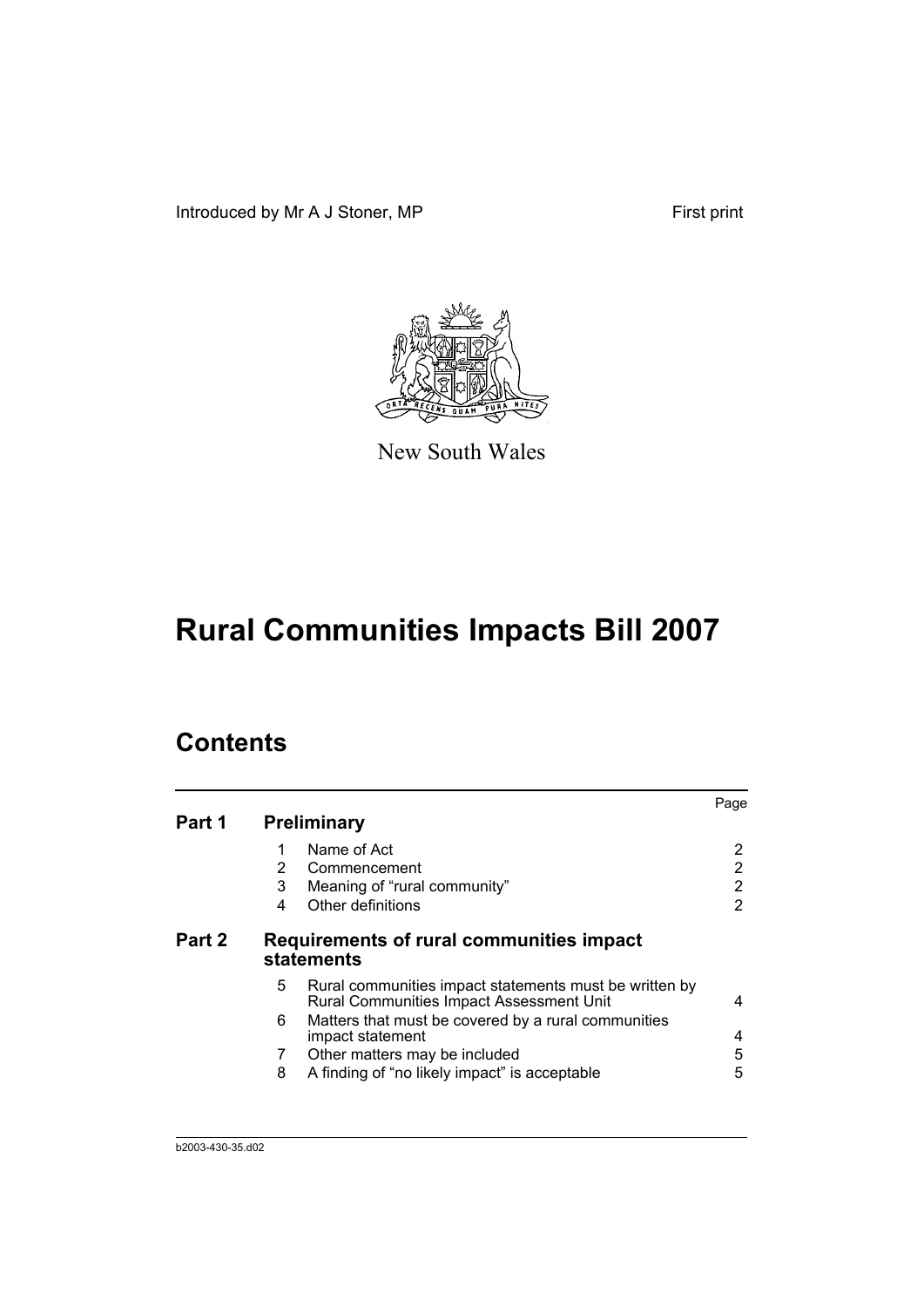Contents

|                       |                                                                                                                   | Page                                                                                                                                                                                                                                                                                                                                                                                                                                                                                                                                                                                                                                                                                                                                                              |
|-----------------------|-------------------------------------------------------------------------------------------------------------------|-------------------------------------------------------------------------------------------------------------------------------------------------------------------------------------------------------------------------------------------------------------------------------------------------------------------------------------------------------------------------------------------------------------------------------------------------------------------------------------------------------------------------------------------------------------------------------------------------------------------------------------------------------------------------------------------------------------------------------------------------------------------|
|                       |                                                                                                                   |                                                                                                                                                                                                                                                                                                                                                                                                                                                                                                                                                                                                                                                                                                                                                                   |
| 9                     | a Bill is considered by the Cabinet                                                                               | 6                                                                                                                                                                                                                                                                                                                                                                                                                                                                                                                                                                                                                                                                                                                                                                 |
|                       | Members of Parliament before a Bill is considered by<br>Parliament                                                | 6                                                                                                                                                                                                                                                                                                                                                                                                                                                                                                                                                                                                                                                                                                                                                                 |
|                       |                                                                                                                   |                                                                                                                                                                                                                                                                                                                                                                                                                                                                                                                                                                                                                                                                                                                                                                   |
| 11<br>12 <sup>2</sup> | Minister on whom this Part imposes obligations<br>Likely impact on rural communities must be determined           | $\overline{7}$                                                                                                                                                                                                                                                                                                                                                                                                                                                                                                                                                                                                                                                                                                                                                    |
| 13                    | before a statutory rule is submitted to Governor<br>Public notice of rural communities impact statement           | 7                                                                                                                                                                                                                                                                                                                                                                                                                                                                                                                                                                                                                                                                                                                                                                 |
| 14                    | Tabling of rural communities impact statement required in                                                         | 7<br>$\overline{7}$                                                                                                                                                                                                                                                                                                                                                                                                                                                                                                                                                                                                                                                                                                                                               |
| 15                    | Other public notice of rural communities impact statement<br>required in relation to all statutory rules          | 8                                                                                                                                                                                                                                                                                                                                                                                                                                                                                                                                                                                                                                                                                                                                                                 |
|                       |                                                                                                                   |                                                                                                                                                                                                                                                                                                                                                                                                                                                                                                                                                                                                                                                                                                                                                                   |
| 16                    | Likely impact on rural communities must be determined<br>before a proposed State environmental planning policy is | 9                                                                                                                                                                                                                                                                                                                                                                                                                                                                                                                                                                                                                                                                                                                                                                 |
| 17                    | Likely impact on rural communities must be determined                                                             | 9                                                                                                                                                                                                                                                                                                                                                                                                                                                                                                                                                                                                                                                                                                                                                                 |
| 18                    | Likely impact on rural communities must be determined<br>before local environmental plan is made                  | 10                                                                                                                                                                                                                                                                                                                                                                                                                                                                                                                                                                                                                                                                                                                                                                |
|                       |                                                                                                                   |                                                                                                                                                                                                                                                                                                                                                                                                                                                                                                                                                                                                                                                                                                                                                                   |
| 19                    | Likely impact on rural communities must be determined<br>before Cabinet decides on any matter                     | 11                                                                                                                                                                                                                                                                                                                                                                                                                                                                                                                                                                                                                                                                                                                                                                |
| 20                    | Part extends to legislation                                                                                       | 11                                                                                                                                                                                                                                                                                                                                                                                                                                                                                                                                                                                                                                                                                                                                                                |
|                       |                                                                                                                   |                                                                                                                                                                                                                                                                                                                                                                                                                                                                                                                                                                                                                                                                                                                                                                   |
| 21                    | Establishment of Rural Communities Impact Assessment<br>Unit                                                      | 12                                                                                                                                                                                                                                                                                                                                                                                                                                                                                                                                                                                                                                                                                                                                                                |
| 22<br>23              | Electronic access to rural communities impact statements                                                          | 12 <sup>2</sup><br>12                                                                                                                                                                                                                                                                                                                                                                                                                                                                                                                                                                                                                                                                                                                                             |
|                       | 10                                                                                                                | Assessment of likely impact of proposed Acts<br>on rural communities<br>Likely impact on rural communities must be assessed before<br>Likely impact on rural communities must be disclosed to<br>Assessment of likely impact of proposed<br>statutory rules on rural communities<br>required before certain statutory rules are made<br>relation to all statutory rules<br>Assessment of likely impact of proposed<br>environmental planning instruments on rural<br>communities<br>recommended to Governor<br>before regional environmental plan is made<br>Assessment of likely impact of proposed<br><b>Cabinet decisions on rural communities</b><br><b>Rural Communities Impact Assessment Unit</b><br>Liaison with Rural Communities Impact Assessment Unit |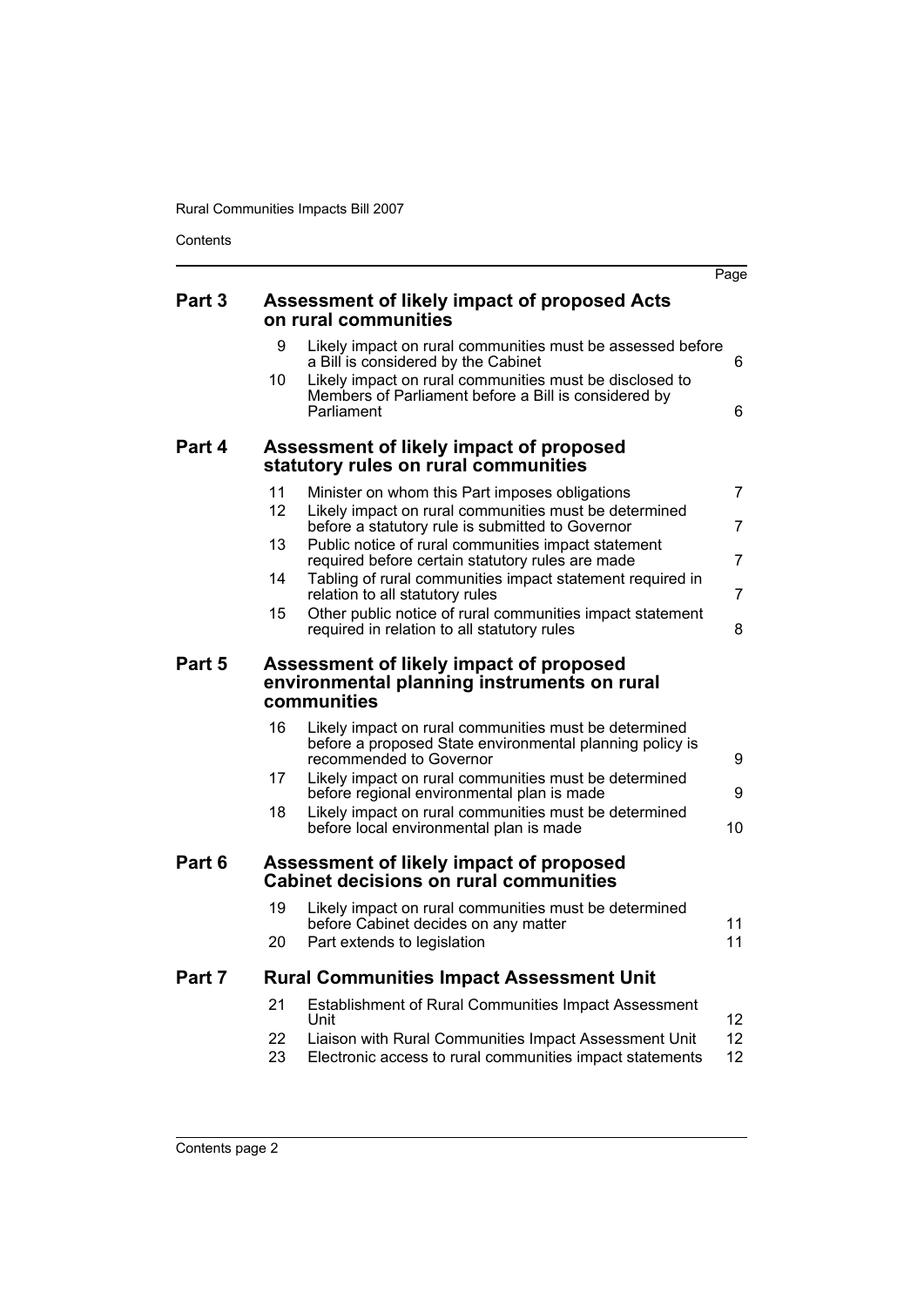| Contents |  |
|----------|--|
|----------|--|

| Part 8 |    | <b>Miscellaneous</b>                                                         | Page |
|--------|----|------------------------------------------------------------------------------|------|
|        | 24 | Rural communities impact statement not necessary in<br>certain circumstances | 14   |
|        | 25 | Speaker and President to report on non-compliance                            | 14   |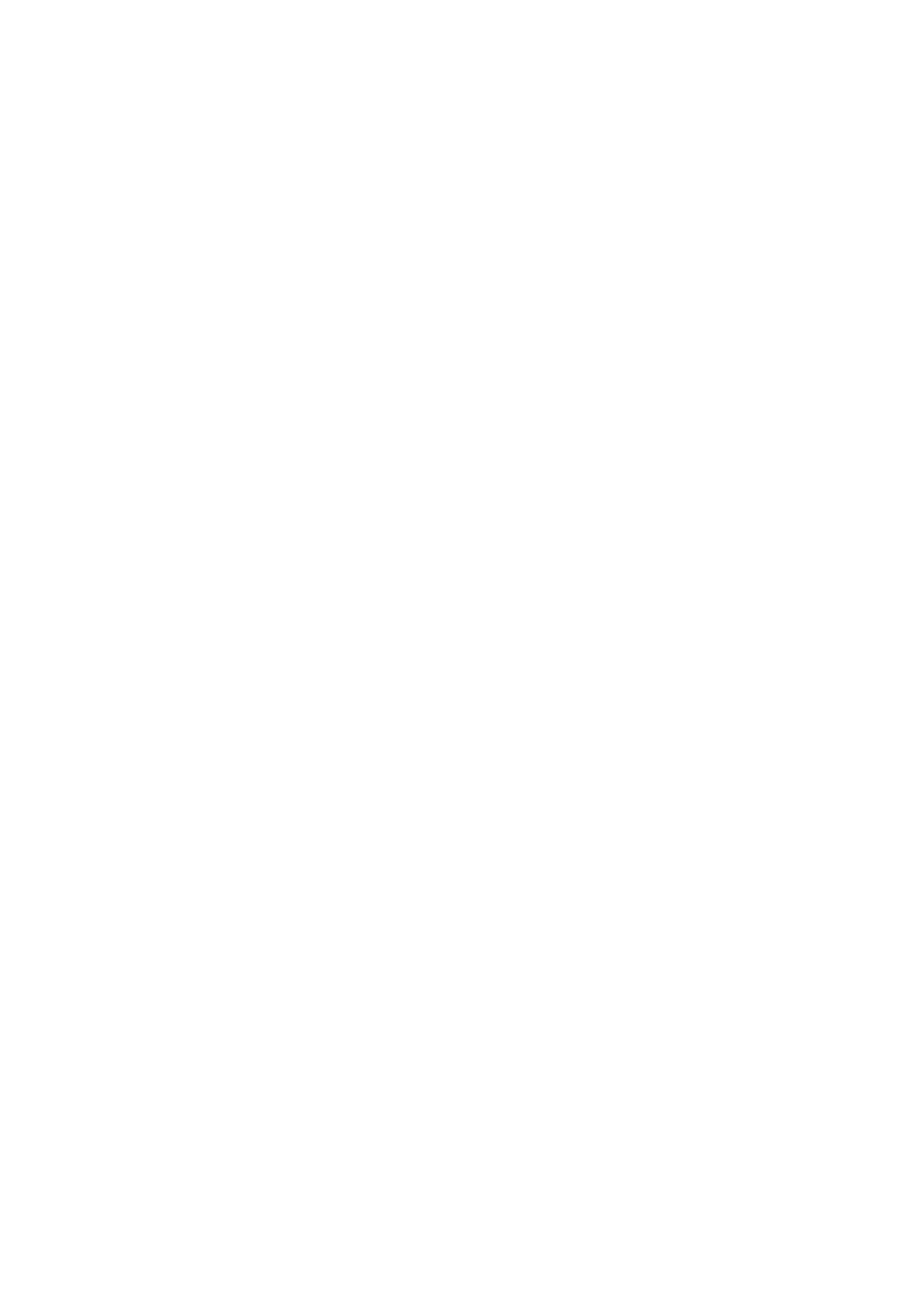

New South Wales

# **Rural Communities Impacts Bill 2007**

No , 2007

# **A Bill for**

An Act to require the preparation of rural communities impact statements and to specify the circumstances in which they are required; and for other purposes.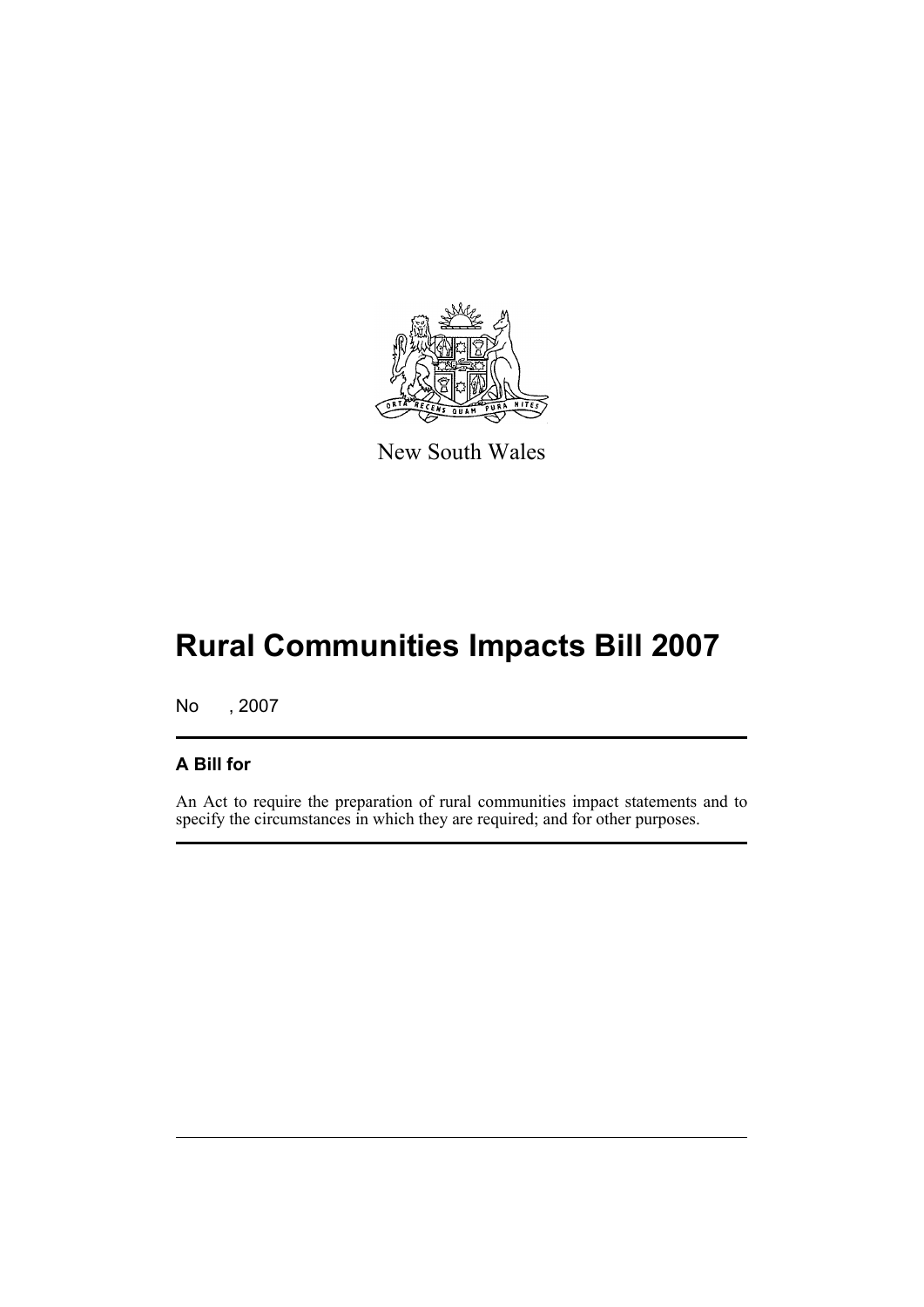#### Clause 1 Rural Communities Impacts Bill 2007

Part 1 Preliminary

<span id="page-9-4"></span><span id="page-9-3"></span><span id="page-9-2"></span><span id="page-9-1"></span><span id="page-9-0"></span>

| The Legislature of New South Wales enacts: |     |                     | 1                                                                                                                                                                                                                                                                                                                                                                                                                                                                                                                                                                        |                                                                 |
|--------------------------------------------|-----|---------------------|--------------------------------------------------------------------------------------------------------------------------------------------------------------------------------------------------------------------------------------------------------------------------------------------------------------------------------------------------------------------------------------------------------------------------------------------------------------------------------------------------------------------------------------------------------------------------|-----------------------------------------------------------------|
| Part 1                                     |     |                     | <b>Preliminary</b>                                                                                                                                                                                                                                                                                                                                                                                                                                                                                                                                                       | $\overline{c}$                                                  |
| 1                                          |     | Name of Act         |                                                                                                                                                                                                                                                                                                                                                                                                                                                                                                                                                                          | 3                                                               |
|                                            |     |                     | This Act is the Rural Communities Impacts Act 2007.                                                                                                                                                                                                                                                                                                                                                                                                                                                                                                                      | 4                                                               |
| $\mathbf{2}$                               |     | <b>Commencement</b> |                                                                                                                                                                                                                                                                                                                                                                                                                                                                                                                                                                          | 5                                                               |
|                                            |     |                     | This Act commences on the date of assent to this Act.                                                                                                                                                                                                                                                                                                                                                                                                                                                                                                                    | 6                                                               |
| 3                                          |     |                     | <b>Meaning of "rural community"</b>                                                                                                                                                                                                                                                                                                                                                                                                                                                                                                                                      | $\overline{7}$                                                  |
|                                            | (1) |                     | For the purposes of this Act, the part of the State that is outside the<br>following metropolitan areas comprises the <i>rural community</i> .                                                                                                                                                                                                                                                                                                                                                                                                                           | 8<br>9                                                          |
|                                            |     | (a)                 | the Sydney metropolitan area, that is, the area constituted by the<br>local government areas of Ashfield, Auburn, Bankstown,<br>Baulkham Hills, Blacktown, Botany Bay, Burwood, Camden,<br>Campbelltown, Canada Bay, Canterbury, Fairfield, Hawkesbury,<br>Holroyd, Hornsby, Hunters Hill, Hurstville,<br>Kogarah,<br>Lane Cove, Leichhardt, Liverpool,<br>Ku-ring-gai,<br>Manly,<br>Marrickville, Mosman, North Sydney, Parramatta, Penrith,<br>Pittwater, Randwick, Rockdale, Ryde, Strathfield, Sutherland,<br>Sydney, Warringah, Waverley, Willoughby and Woollahra, | 10 <sup>1</sup><br>11<br>12<br>13<br>14<br>15<br>16<br>17<br>18 |
|                                            |     | (b)                 | the Newcastle metropolitan area, that is, the area constituted by<br>the local government areas of Lake Macquarie and Newcastle,                                                                                                                                                                                                                                                                                                                                                                                                                                         | 19<br>20                                                        |
|                                            |     | (c)                 | the Wollongong metropolitan area, that is, the area constituted by<br>the local government areas of Shellharbour and Wollongong.                                                                                                                                                                                                                                                                                                                                                                                                                                         | 21<br>22                                                        |
|                                            | (2) |                     | The rural community consists of any number of recognised rural<br>communities in the State.                                                                                                                                                                                                                                                                                                                                                                                                                                                                              | 23<br>24                                                        |
| 4                                          |     |                     | <b>Other definitions</b>                                                                                                                                                                                                                                                                                                                                                                                                                                                                                                                                                 | 25                                                              |
|                                            |     |                     | In this Act:                                                                                                                                                                                                                                                                                                                                                                                                                                                                                                                                                             | 26                                                              |
|                                            |     |                     | environmental planning instrument means:                                                                                                                                                                                                                                                                                                                                                                                                                                                                                                                                 | 27                                                              |
|                                            |     | (a)                 | a State environmental planning policy, or                                                                                                                                                                                                                                                                                                                                                                                                                                                                                                                                | 28                                                              |
|                                            |     | (b)                 | a regional environmental plan, or                                                                                                                                                                                                                                                                                                                                                                                                                                                                                                                                        | 29                                                              |
|                                            |     | (c)                 | a local environmental plan,                                                                                                                                                                                                                                                                                                                                                                                                                                                                                                                                              | 30                                                              |
|                                            |     |                     | which all have the same meaning as in the <i>Environmental Planning and</i><br>Assessment Act 1979.                                                                                                                                                                                                                                                                                                                                                                                                                                                                      | 31<br>32                                                        |
|                                            |     |                     | <b>Government Member of Parliament</b> means a member of Parliament<br>who is a member of the one or more parties that make up the<br>Government.                                                                                                                                                                                                                                                                                                                                                                                                                        | 33<br>34<br>35                                                  |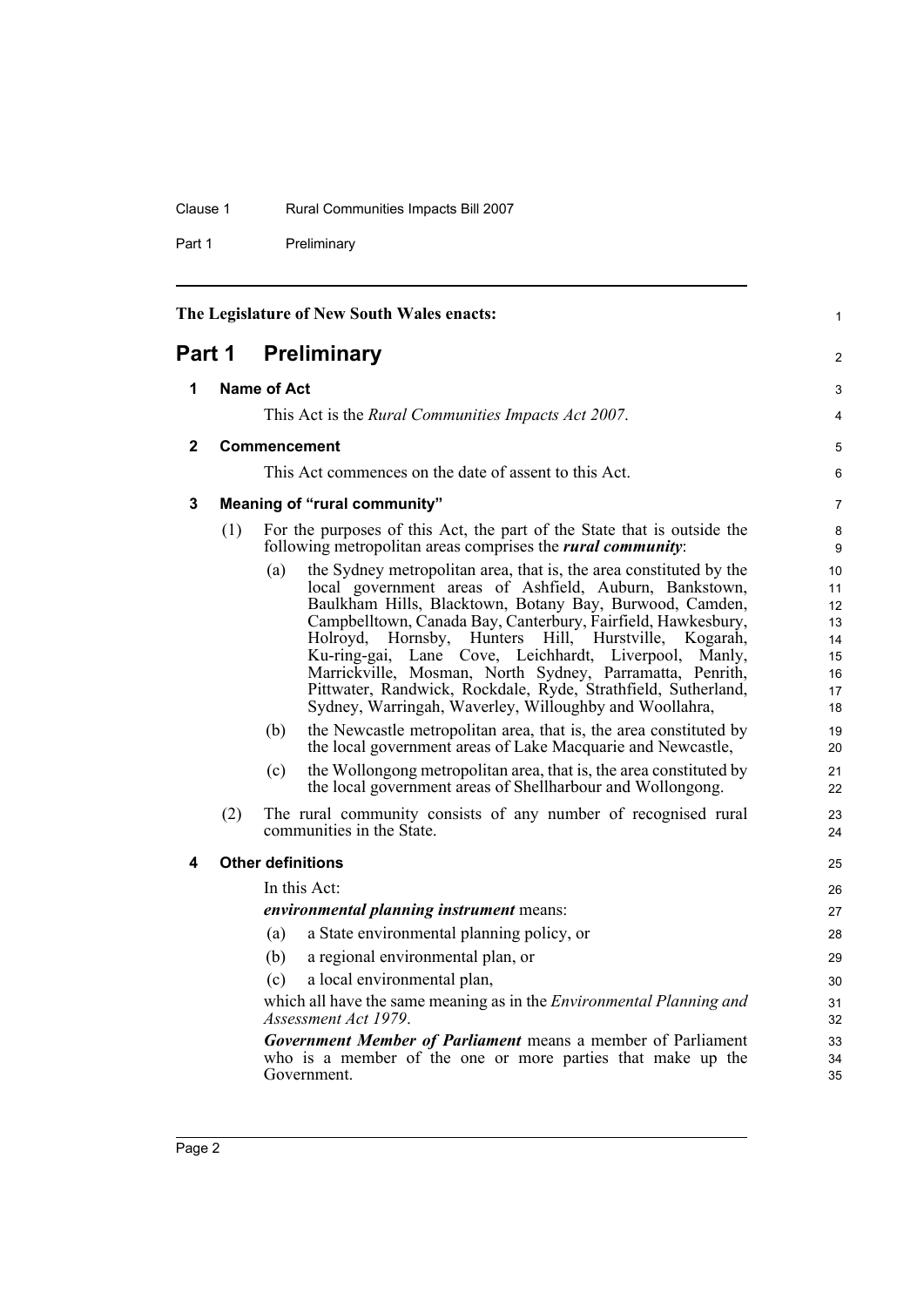| Rural Communities Impacts Bill 2007 | Clause 4 |
|-------------------------------------|----------|
| Preliminary                         | Part 1   |
|                                     |          |

| <b>Rural Communities Impact Assessment Unit means the branch of the</b><br>Department of Premier and Cabinet established under section 21. |                                                                      | $\mathbf 1$<br>2 |
|--------------------------------------------------------------------------------------------------------------------------------------------|----------------------------------------------------------------------|------------------|
|                                                                                                                                            | <i>statutory rule</i> means a regulation, by-law, rule or ordinance: | -3               |
| (a)                                                                                                                                        | that is made by the Governor, or                                     | $\overline{4}$   |
| (b)                                                                                                                                        | that is made by a person or body other than the Governor, but is     | .5               |
|                                                                                                                                            | required by law to be approved or confirmed by the Governor.         | 6                |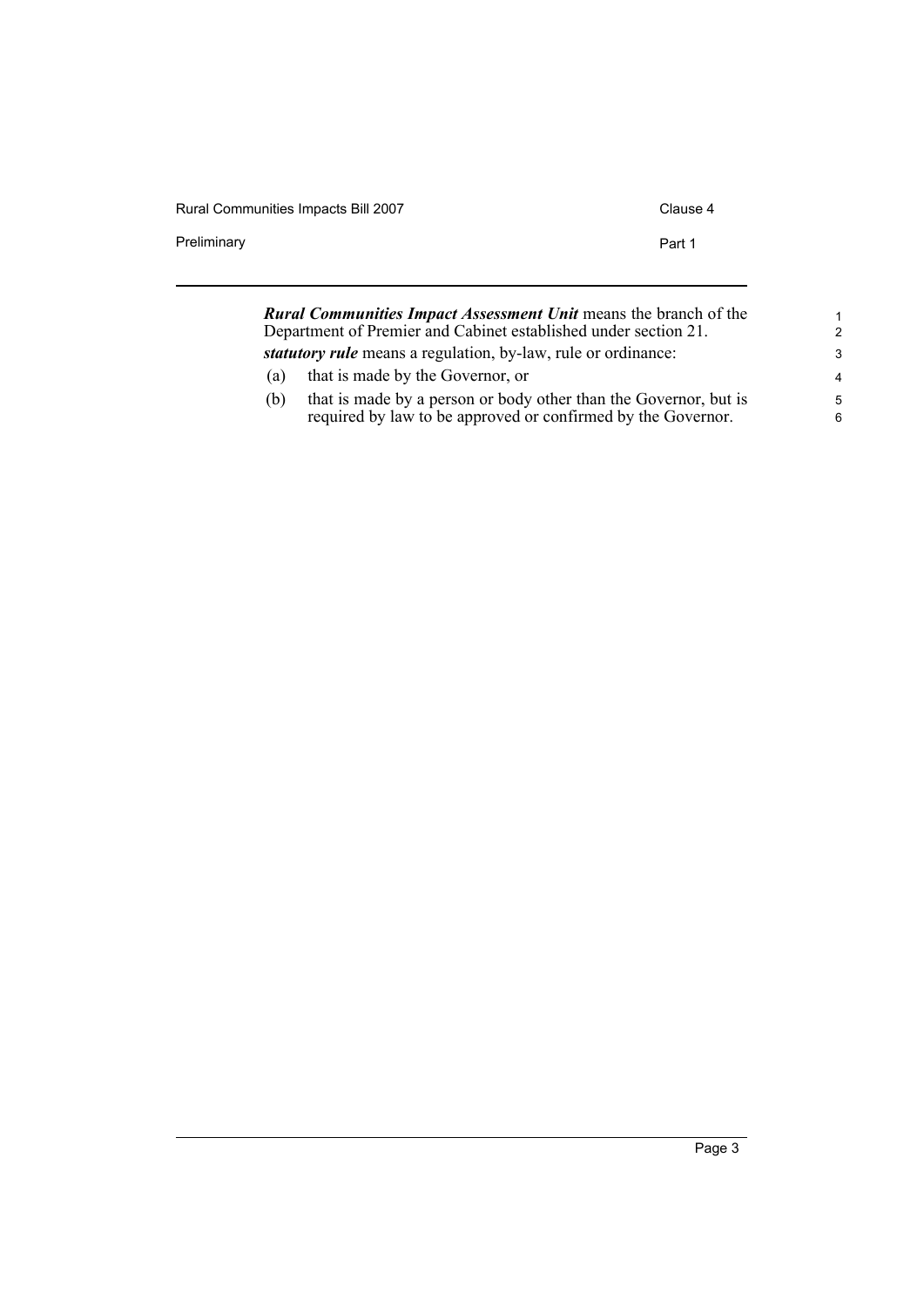## <span id="page-11-0"></span>**Part 2 Requirements of rural communities impact statements**

#### <span id="page-11-1"></span>**5 Rural communities impact statements must be written by Rural Communities Impact Assessment Unit**

A rural communities impact statement is not valid for the purposes of this Act unless it is written by the Rural Communities Impact Assessment Unit.

1  $\mathfrak{p}$ 

#### <span id="page-11-2"></span>**6 Matters that must be covered by a rural communities impact statement**

- (1) A rural communities impact statement that is required to be prepared by this Act in relation to a proposed Bill, statutory rule, environmental planning instrument or decision is not valid for the purposes of this Act unless it includes the following matters:
	- (a) a detailed description of any costs that are likely to be placed on businesses in the rural community in order to comply with the relevant legislation or decision (whether or not the same costs would be imposed on any other community),
	- (b) an examination of the likely impact of those costs on development and employment in the rural community (whether or not there would be the same impact on any other community),
	- (c) special emphasis on the modelling of the likely impact on the rural community that would occur or remain 5 years after the legislation or decision is made (whether or not there would be the same impact on any other community),
	- (d) an examination of the likely impact of the proposed legislation or decision on the social structures and well-being of the rural community (whether or not there would be the same impact on any other community),
	- (e) an examination of the likely impact of the proposed legislation or decision on the availability of public transport, health services, education facilities, policing, courts, government advisory services and infrastructure provision in the rural community (whether or not there would be the same impact on any other community),
	- (f) an examination of the likely impact of the proposed legislation or decision on the natural environment, having regard to the need to balance economic and social well-being with environmental sustainability.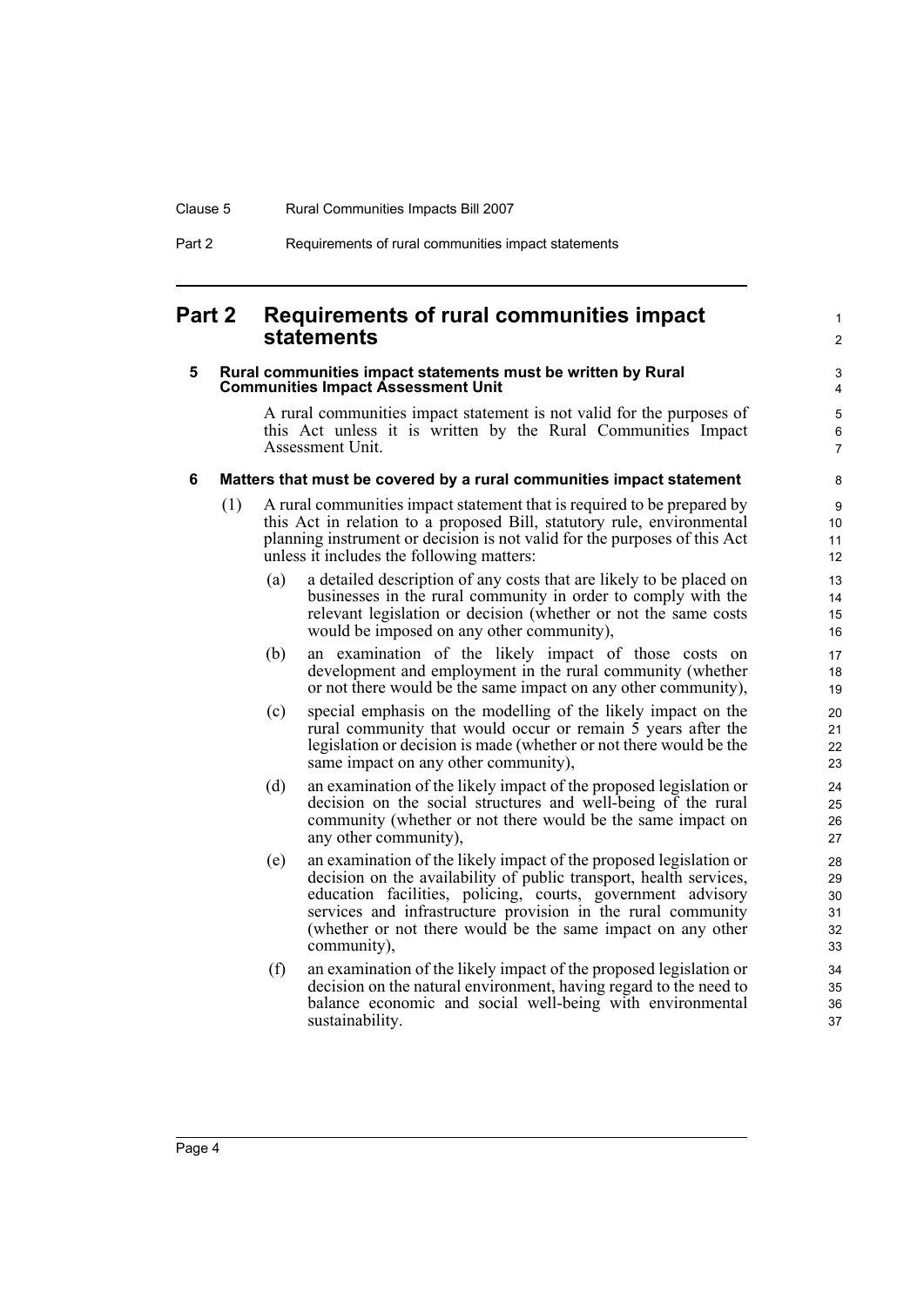| Rural Communities Impacts Bill 2007                 | Clause 7 |
|-----------------------------------------------------|----------|
| Requirements of rural communities impact statements | Part 2   |

(2) If any of the above matters is not applicable to the relevant legislation or decision under consideration, a rural communities impact statement complies with this section if it merely states that the matter is not applicable.

#### <span id="page-12-0"></span>**7 Other matters may be included**

In addition to the matters listed in section 6, a rural communities impact statement may consider other aspects of the likely impact of the proposed legislation or decision on the rural community.

#### <span id="page-12-1"></span>**8 A finding of "no likely impact" is acceptable**

A rural communities impact statement may (if appropriate) merely state that the relevant Bill, statutory rule, environmental planning instrument or decision has "no likely impact" on the rural community.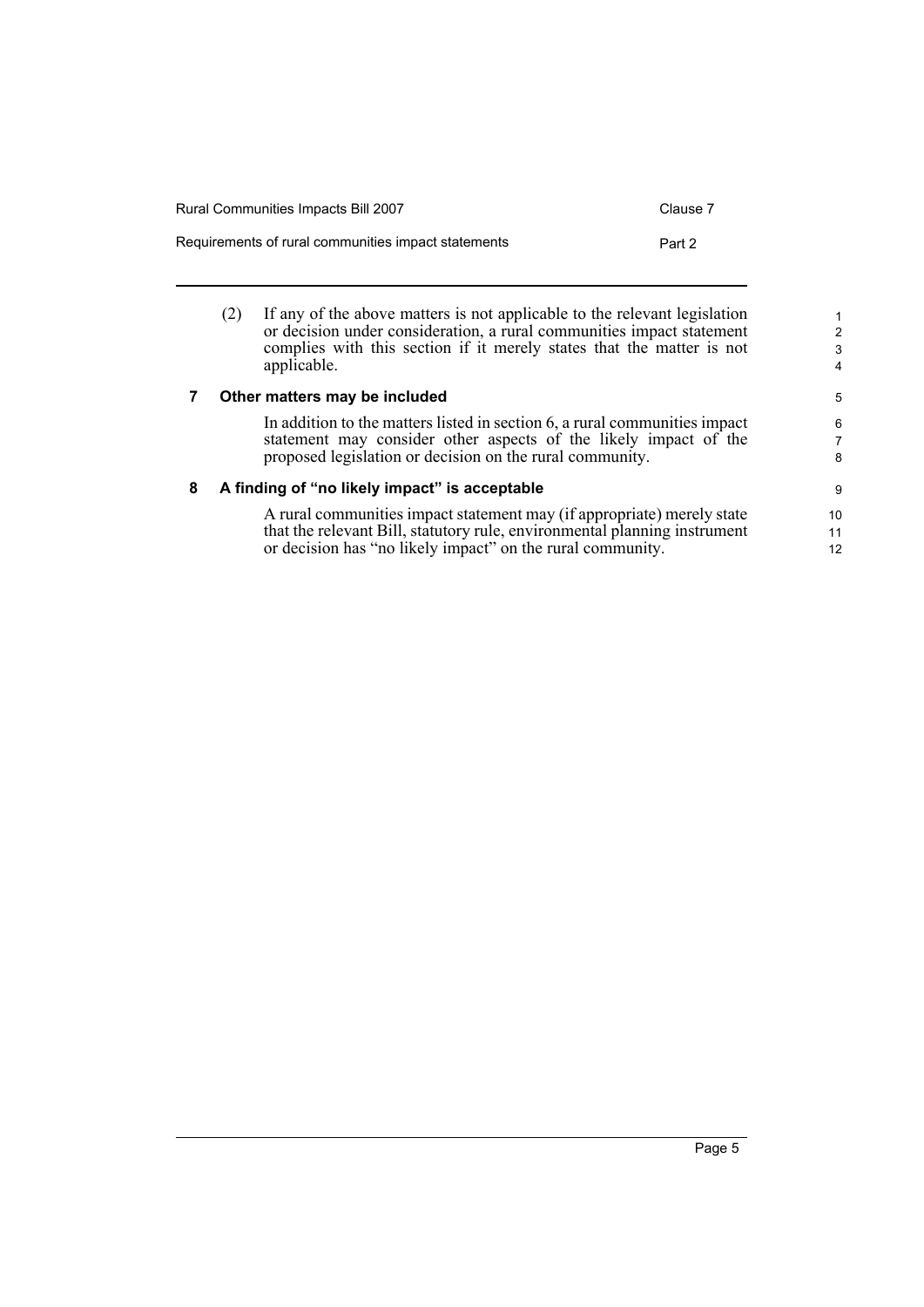### Clause 9 Rural Communities Impacts Bill 2007

| Part 3<br>Assessment of likely impact of proposed Acts on rural communities |  |
|-----------------------------------------------------------------------------|--|
|-----------------------------------------------------------------------------|--|

# <span id="page-13-0"></span>**Part 3 Assessment of likely impact of proposed Acts on rural communities**

#### <span id="page-13-1"></span>**9 Likely impact on rural communities must be assessed before a Bill is considered by the Cabinet**

A Minister, or a Government Member of Parliament, who intends to introduce a Bill into either House of Parliament must ensure, before the Bill is considered by the Cabinet:

1 2

- (a) that a rural communities impact statement has been prepared in relation to the Bill, which provides information about the likely impact of the proposed Act on the rural community, and
- (b) that the Minister or Member has given consideration as to whether or not the proposed Act will have any likely impact on the rural community by having regard to the rural communities impact statement and any other submissions or matters that the Minister or Member considers appropriate.

#### <span id="page-13-2"></span>**10 Likely impact on rural communities must be disclosed to Members of Parliament before a Bill is considered by Parliament**

A Minister, or a Government Member of Parliament, who introduces a Bill into either House of Parliament must ensure that, before the debate on that Bill in that House, a copy of the rural communities impact statement in relation to the Bill has been tabled in that House of Parliament.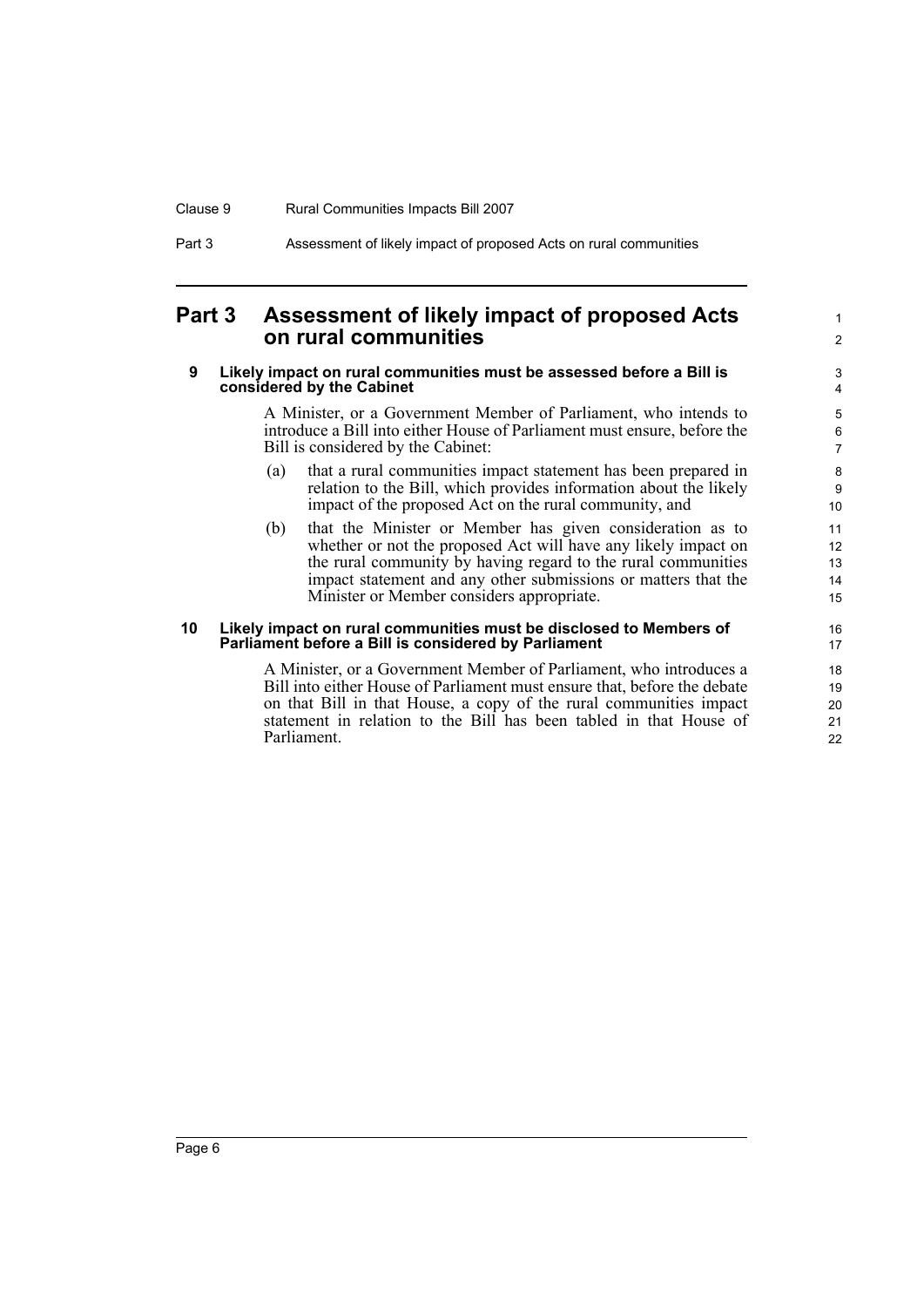| Rural Communities Impacts Bill 2007                                             | Clause 11 |
|---------------------------------------------------------------------------------|-----------|
| Assessment of likely impact of proposed statutory rules on rural<br>communities | Part 4    |

# <span id="page-14-0"></span>**Part 4 Assessment of likely impact of proposed statutory rules on rural communities**

<span id="page-14-4"></span><span id="page-14-3"></span>communities impact statement for the statutory rule.

#### <span id="page-14-2"></span><span id="page-14-1"></span>**11 Minister on whom this Part imposes obligations** The obligations under this Part are imposed on the Minister administering the Act under which a statutory rule is or is proposed to be made. **12 Likely impact on rural communities must be determined before a statutory rule is submitted to Governor** A Minister who intends to submit a proposed statutory rule for making by the Governor, or for the approval of or confirmation by the Governor, must, before submitting the proposed statutory rule, ensure: (a) that a rural communities impact statement has been prepared in relation to the proposed statutory rule, which provides information about the likely impact of the proposed statutory rule on the rural community, and (b) that the Minister has given consideration as to whether or not the proposed statutory rule will have any likely impact on the rural community by having regard to the rural communities impact statement and any other submissions or matters that the Minister considers appropriate. **13 Public notice of rural communities impact statement required before certain statutory rules are made** (1) This section applies to a statutory rule in relation to which section 5 of the *Subordinate Legislation Act 1989* requires a regulatory impact statement to be prepared and made available or made available for inspection. (2) If this section applies, the regulatory impact statement must include the rural communities impact statement for the proposed statutory rule. **14 Tabling of rural communities impact statement required in relation to all statutory rules** The Minister responsible for a statutory rule must ensure that the notice of the making of a statutory rule that is required to be given by section 40 of the *Interpretation Act 1987* is accompanied by the rural 3 4 5 6 7 8  $\alpha$ 10 11 12 13 14 15 16 17 18 19  $20$ 21 22  $23$ 24 25  $26$ 27 28 29 30 31 32 33

1  $\mathfrak{p}$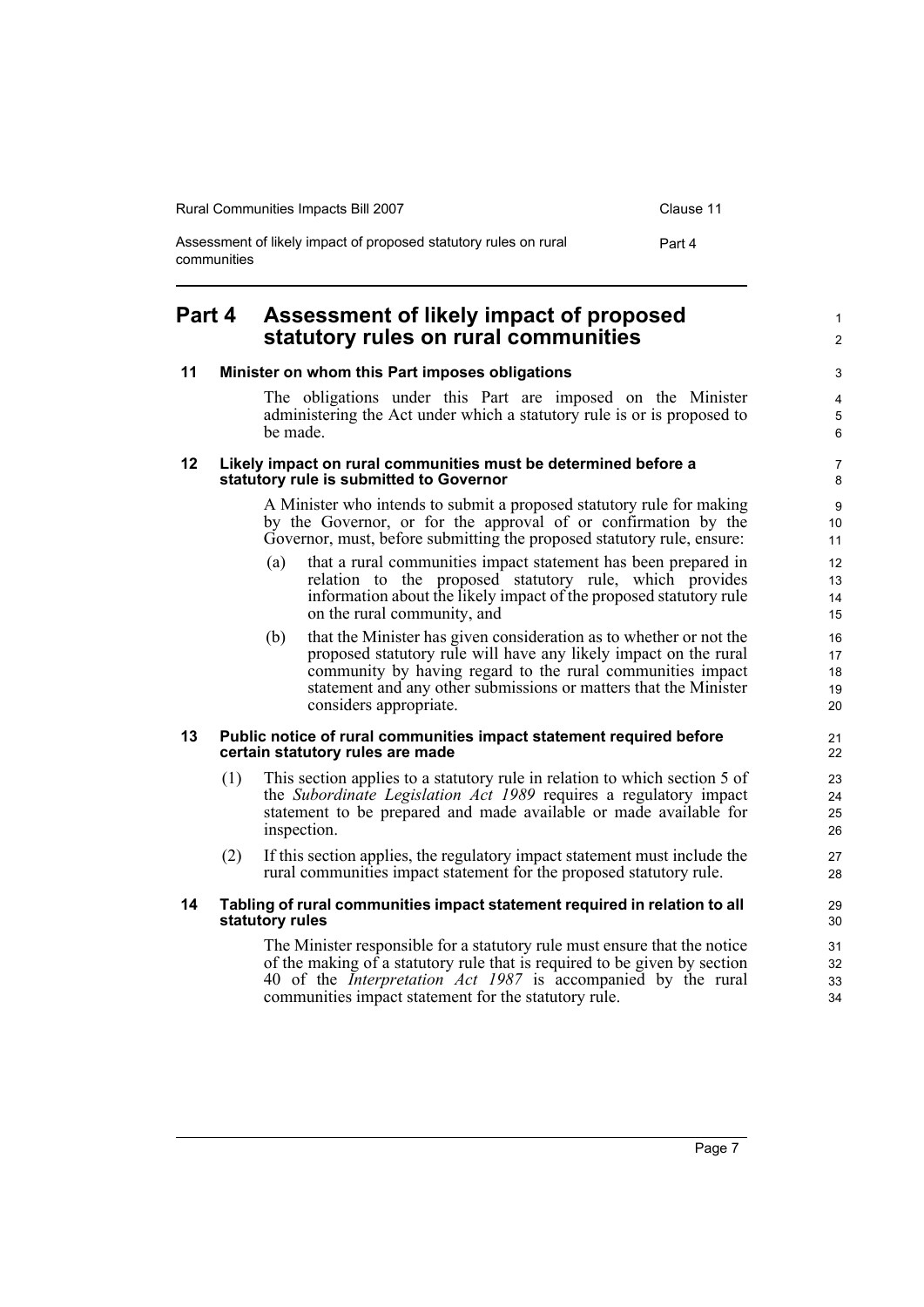#### Clause 15 Rural Communities Impacts Bill 2007

Part 4 Assessment of likely impact of proposed statutory rules on rural communities

#### <span id="page-15-0"></span>**15 Other public notice of rural communities impact statement required in relation to all statutory rules**

The Minister responsible for a statutory rule must ensure that notice of the rural communities impact statement for the statutory rule, and where it can be accessed both in print and electronically, is printed in the same Gazette as that in which the statutory rule is published.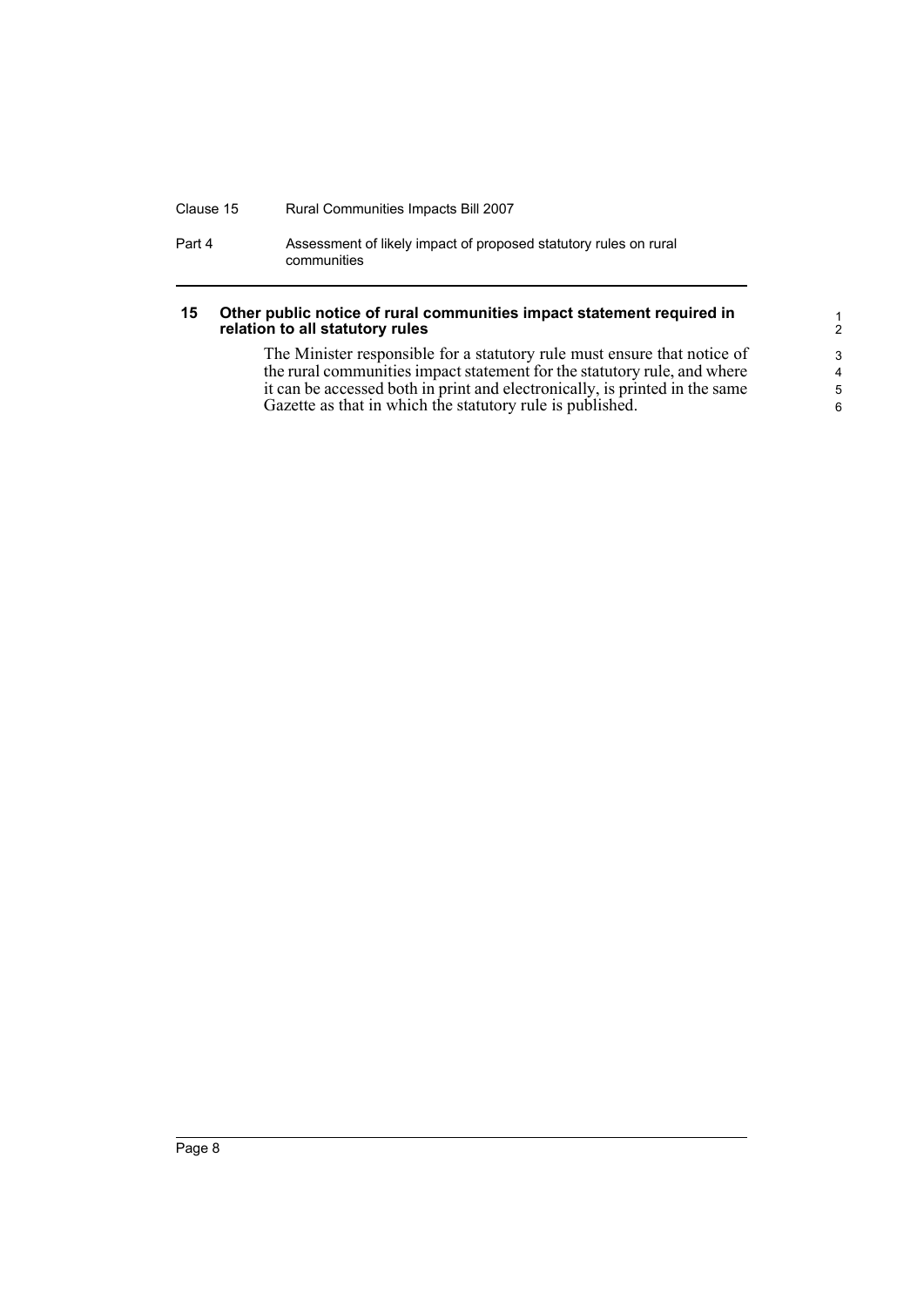| Rural Communities Impacts Bill 2007                                                                | Clause 16 |
|----------------------------------------------------------------------------------------------------|-----------|
| Assessment of likely impact of proposed environmental planning<br>instruments on rural communities | Part 5    |

## <span id="page-16-0"></span>**Part 5 Assessment of likely impact of proposed environmental planning instruments on rural communities**

#### <span id="page-16-1"></span>**16 Likely impact on rural communities must be determined before a proposed State environmental planning policy is recommended to Governor**

A Minister who intends to recommend to the Governor the making of a proposed State environmental planning policy must, before recommending the proposed policy, ensure:

- (a) that a rural communities impact statement has been prepared in relation to the proposed policy, which provides information about the likely impact of the proposed policy on the rural community, and
- (b) that the rural communities impact statement was made available to the public at the same time and in the same way as the proposed policy was publicly exhibited under the *Environmental Planning and Assessment Act 1979*, and
- (c) that the Minister has given consideration as to whether or not the policy will have a likely impact on the rural community by having regard to the rural communities impact statement and any other submissions or matters that the Minister considers appropriate.

#### <span id="page-16-2"></span>**17 Likely impact on rural communities must be determined before regional environmental plan is made**

A Minister who intends to make a regional environmental plan in relation to a local government area that is not in a metropolitan area must ensure:

- (a) that a rural communities impact statement has been prepared in relation to the proposed plan, which provides information about the likely impact of the proposed plan on the rural community, and
- (b) that the rural communities impact statement was made available to the public at the same time and in the same way as the proposed plan was publicly exhibited under the *Environmental Planning and Assessment Act 1979*, and
- (c) that the Minister has given consideration as to whether or not the plan will have a likely impact on the rural community by having regard to the rural communities impact statement and any other submissions or matters that the Minister considers appropriate.

1 2 3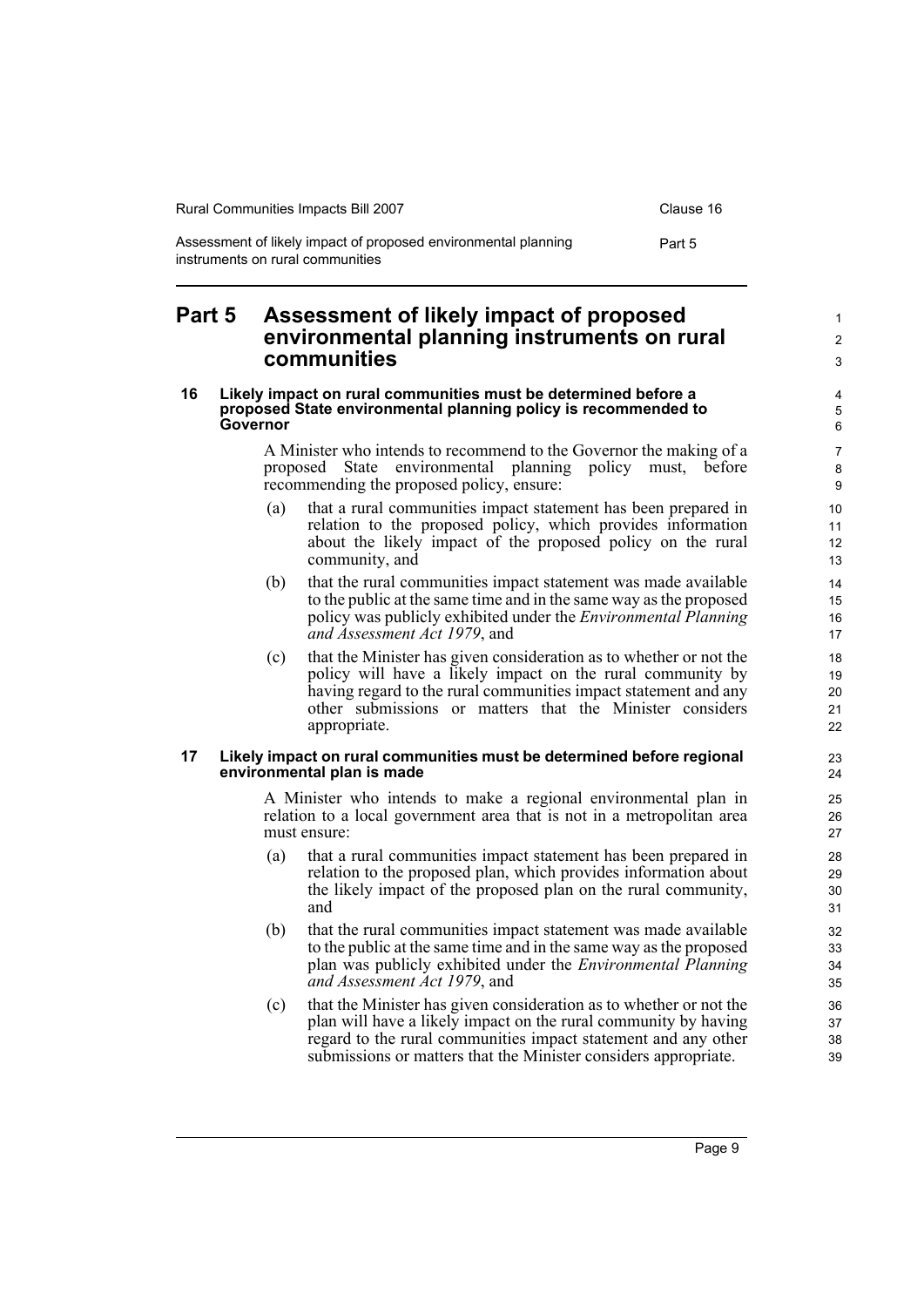#### Clause 18 Rural Communities Impacts Bill 2007

Part 5 **Assessment of likely impact of proposed environmental planning** instruments on rural communities

#### <span id="page-17-0"></span>**18 Likely impact on rural communities must be determined before local environmental plan is made**

A Minister who intends to make a local environmental plan in relation to a local government area that is not in a metropolitan area must ensure:

- (a) that a rural communities impact statement has been prepared in relation to the proposed plan, which provides information about the likely impact of the proposed plan on the rural community, and
- (b) that the rural communities impact statement was made available to the public at the same time and in the same way as the proposed plan was publicly exhibited under the *Environmental Planning and Assessment Act 1979*, and
- (c) that the Minister has given consideration as to whether or not the plan will have a likely impact on the rural community by having regard to the rural communities impact statement and any other submissions or matters that the Minister considers appropriate.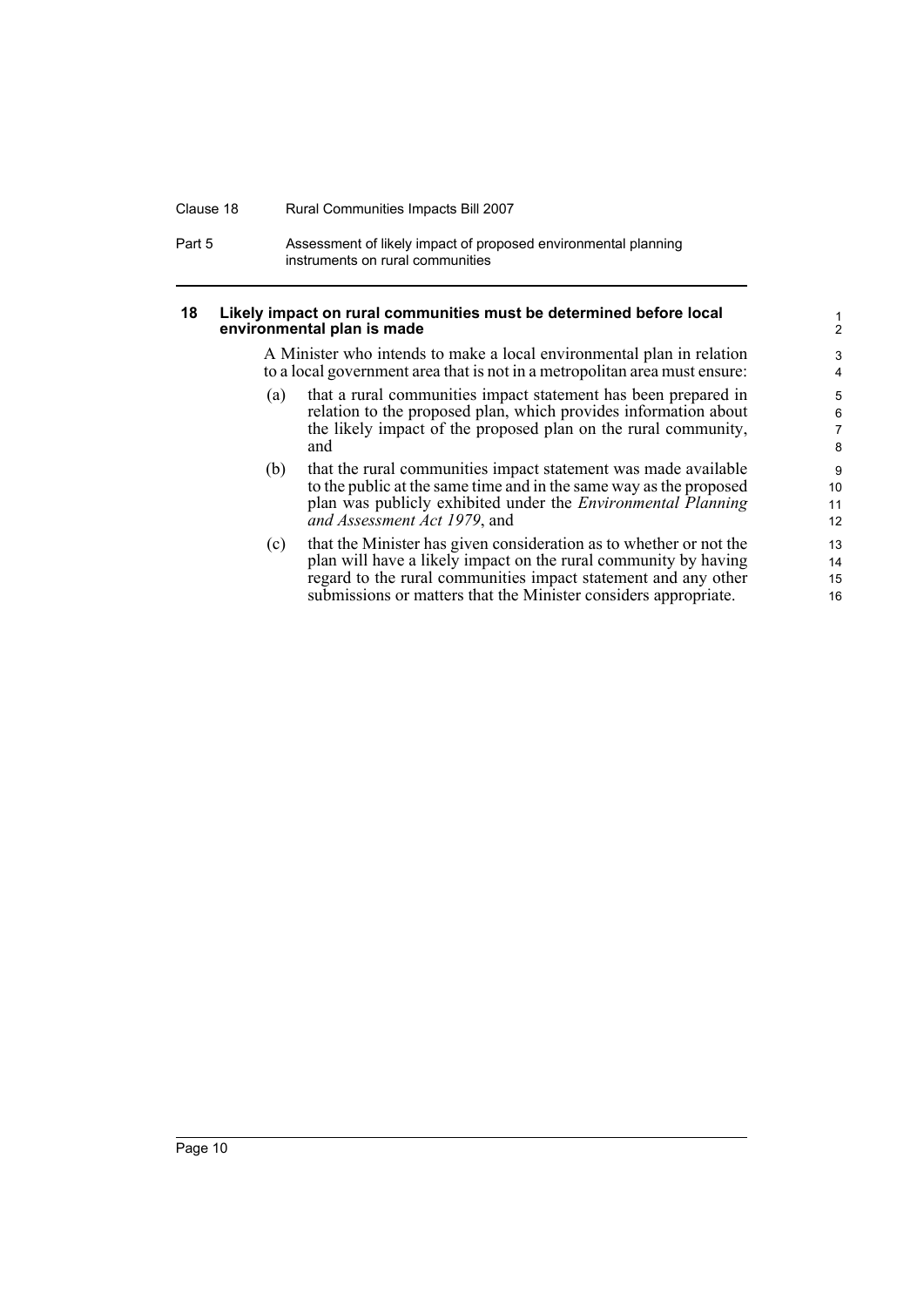| Rural Communities Impacts Bill 2007                                               | Clause 19 |
|-----------------------------------------------------------------------------------|-----------|
| Assessment of likely impact of proposed Cabinet decisions on rural<br>communities | Part 6    |

# <span id="page-18-0"></span>**Part 6 Assessment of likely impact of proposed Cabinet decisions on rural communities**

#### <span id="page-18-1"></span>**19 Likely impact on rural communities must be determined before Cabinet decides on any matter**

- (1) This section applies to every decision that is put before the Cabinet that:
	- (a) involves the proposed introduction of taxes, charges and fees that are, or are likely to be, imposed on residents or businesses in the rural community (whether or not they would also be imposed on any other community), or
	- (b) involves the proposed increase of taxes, charges and fees that are, or are likely to be, imposed on residents or businesses in the rural community (whether or not they would also be imposed on any other community), or
	- (c) otherwise could reasonably be expected to have an impact on the rural community (whether or not it has the same impact on any other community).
- (2) The Premier must ensure that the Cabinet does not consider any decision to which this section applies unless:
	- (a) a rural communities impact statement has been prepared in relation to the proposed decision, which provides information about the likely impact of the proposed decision on the rural community, and
	- (b) a copy of the rural communities impact statement has been circulated to each Cabinet member before the decision is made.
- (3) The Premier must ensure that, before the Cabinet makes a decision on the matter, each Cabinet member has given consideration as to whether or not the decision will have a likely impact on the rural community by having regard to the rural communities impact statement.

#### <span id="page-18-2"></span>**20 Part extends to legislation**

This Part extends to the consideration of Bills, statutory rules or environmental planning instruments and is in addition to, and not in substitution for, Parts 3–5.

1  $\mathfrak{p}$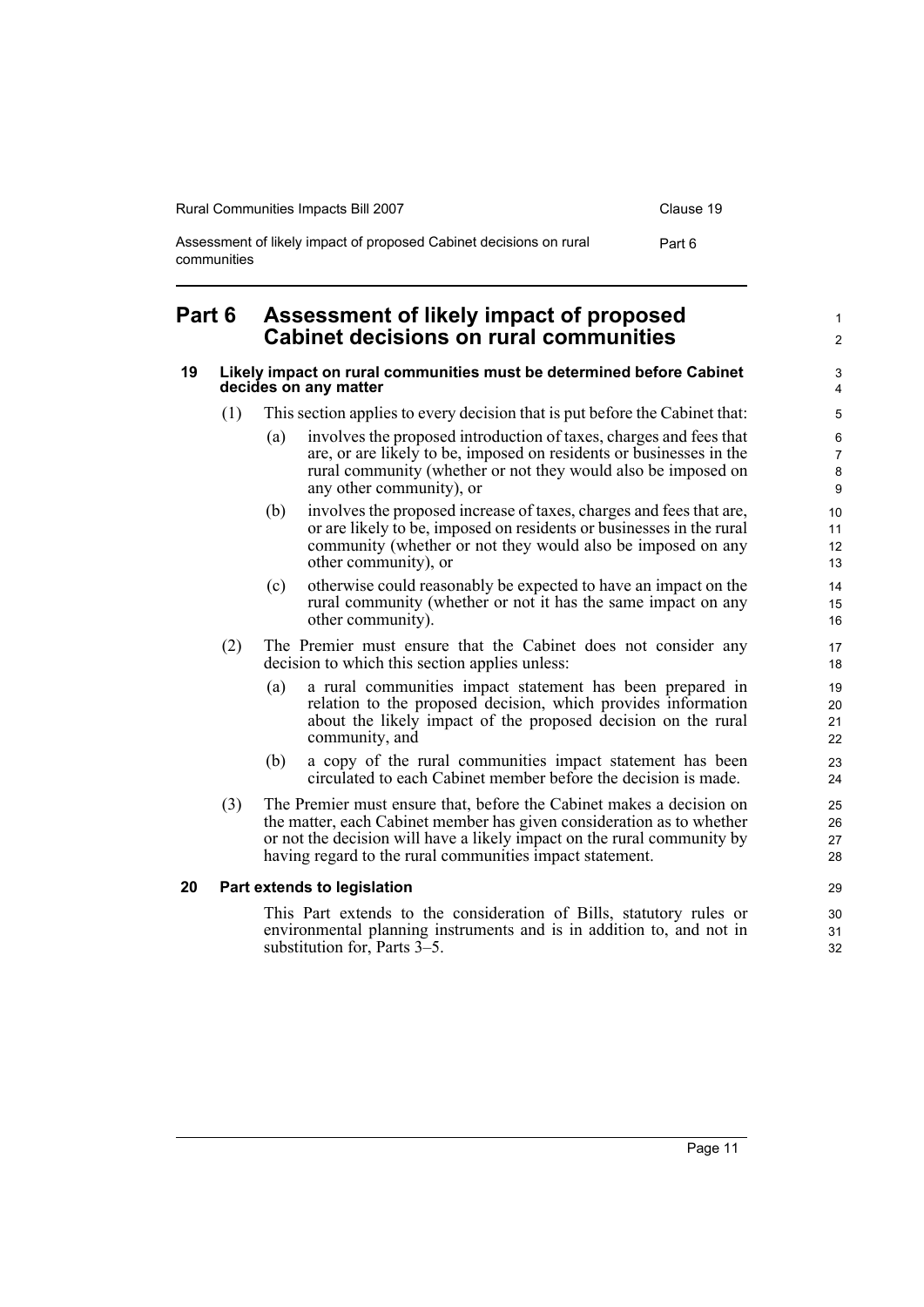## <span id="page-19-0"></span>**Part 7 Rural Communities Impact Assessment Unit**

#### <span id="page-19-1"></span>**21 Establishment of Rural Communities Impact Assessment Unit**

(1) The Rural Communities Impact Assessment Unit is established as a branch of the Department of Premier and Cabinet.

1

- (2) The Rural Communities Impact Assessment Unit may arrange for the use of the services of any staff (by secondment or otherwise) or facilities of a Department for the purpose of writing one or more particular rural communities impact statements. For the purposes of this Act, a person whose services are made use of under this section is a member of the staff of the Unit.
- (3) The Rural Communities Impact Assessment Unit cannot be abolished, renamed or removed from the Department of Premier and Cabinet by order under Chapter 4 of the *Public Sector Employment and Management Act 2002*.

#### <span id="page-19-2"></span>**22 Liaison with Rural Communities Impact Assessment Unit**

There is to be in each Department of the Public Service at least one person whose duties involve, or include, liaising with the Rural Communities Impact Assessment Unit on matters arising under this Act that concern the Department.

#### <span id="page-19-3"></span>**23 Electronic access to rural communities impact statements**

The Rural Communities Impact Assessment Unit must maintain a website that allows free public access to rural communities impact statements as follows:

- (a) statements in relation to proposed Bills must be posted on the website on and from the day of the second reading of the Bill up until the time that the Act is repealed,
- (b) statements in relation to proposed statutory rules in relation to which regulatory impact statements are required to be publicly exhibited must be posted on the website on and from the first day of exhibition of the regulatory impact statement up until the time that the statutory rule is repealed,
- (c) statements in relation to proposed statutory rules in relation to which regulatory impact statements are not required to be publicly exhibited must be posted on the website on and from the date of their publication in the Gazette up until the time that the statutory rule is repealed,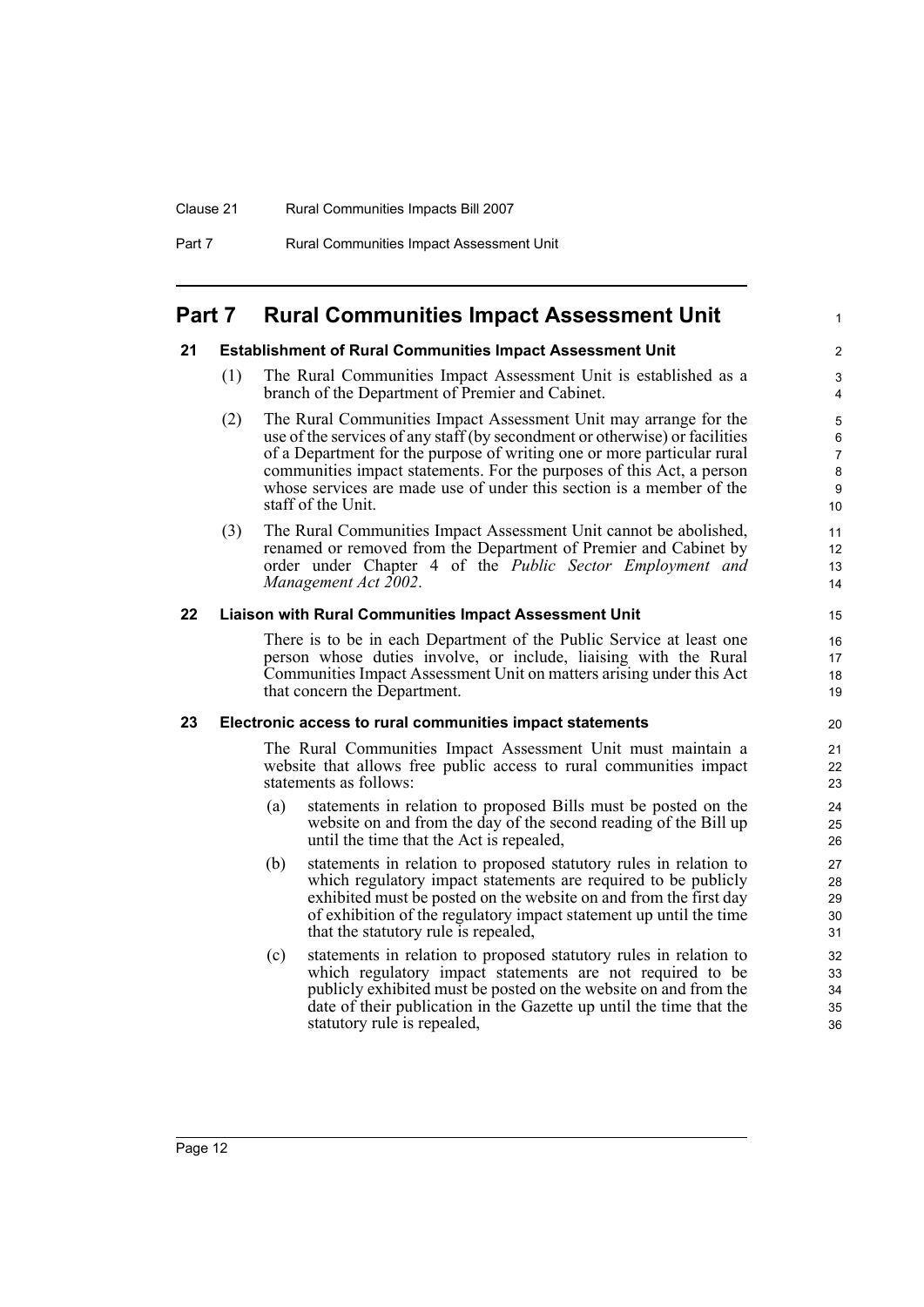| Rural Communities Impacts Bill 2007      | Clause 23 |
|------------------------------------------|-----------|
| Rural Communities Impact Assessment Unit | Part 7    |
|                                          |           |

(d) statements in relation to proposed environmental planning instruments are to be posted on the website on and from the first day of public exhibition of the proposed instrument up until the time that the instrument is repealed.